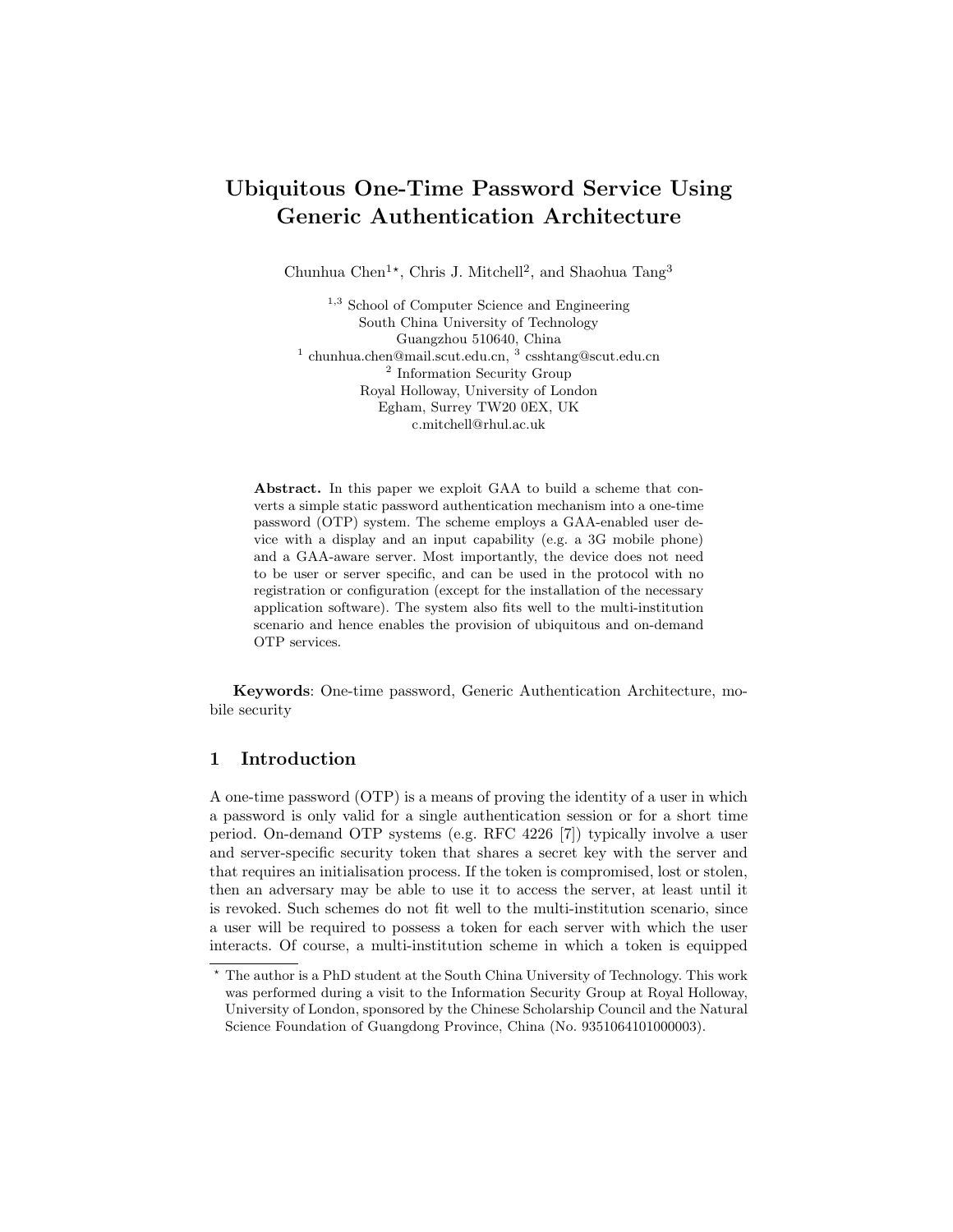with a separate secret key for each of a number of servers is technically feasible; however, such a scheme may be difficult to deploy and manage in practice. These disadvantages increase the management burden and cost, and hence limit the use of OTP systems to security-critical applications.

Molva and Tsudik [6] originally proposed the use of a non-user-specific security token (card) for user authentication. The card shares a strong cryptographic key with an authentication server, and is used solely to provide a secure channel between a human user and the server. Since the token is not associated with any particular user, the scheme is resistant to token compromise. However, it requires every server to generate and securely distribute a key-bearing token to every user, which is likely to be a significant burden in practice.

To avoid these disadvantages, we exploit the Generic Authentication Architecture (GAA) [2] to build a scheme that converts a simple static password authentication mechanism into an OTP system. A mobile network which provides the GAA service plays the role of a Trusted Third Party (TTP). The scheme employs a GAA-enabled user device with a display and an input capability (e.g. a 3G mobile phone) and a GAA-aware server. During the user authentication process, an application-specific session key is bootstrapped between the device and the server using GAA. The device computes a one-time authenticator as a function of this bootstrapped key and a long-term secret password shared by the user and the server. This authenticator is submitted to the server to authenticate the user, instead of the long-term password. The authenticator will be valid only if it is computed using a valid session key. Thus, limiting the validity of a session key to a short time period or a single authentication session makes this a one-time scheme.

The rest of this paper is organised as follows. In section 2 we give a brief introduction of GAA. We describe the GAA-based OTP system in section 3, and discuss its advantages and limitations in section 4. In section 5 we provide an informal security analysis, and in section 6 we draw conclusions.

### 2 Generic Authentication Architecture

The information in this section is mainly derived from Holtmanns et al. [4].

GAA has been standardised by both the 3rd Generation Partnership Project (3GPP), and its North American counterpart, the 3rd Generation Partnership Project 2 (3GPP2). GAA exploits the UMTS authentication infrastructure (strictly, the UMTS Authentication and Key Agreement (UMTS AKA) protocol [1]) to enable the provision of security services, including key establishment, to third party mobile and Internet applications.

The UMTS AKA protocol provides authentication and key establishment using a long-term secret subscriber key  $(K)$ , shared by a user device (e.g. a 3G) mobile phone) and a mobile network. As a result of a successful UMTS AKA procedure, a pair of secret session keys is shared by the device and the network. These keys are CK, used for confidentiality protection, and IK, used for integrity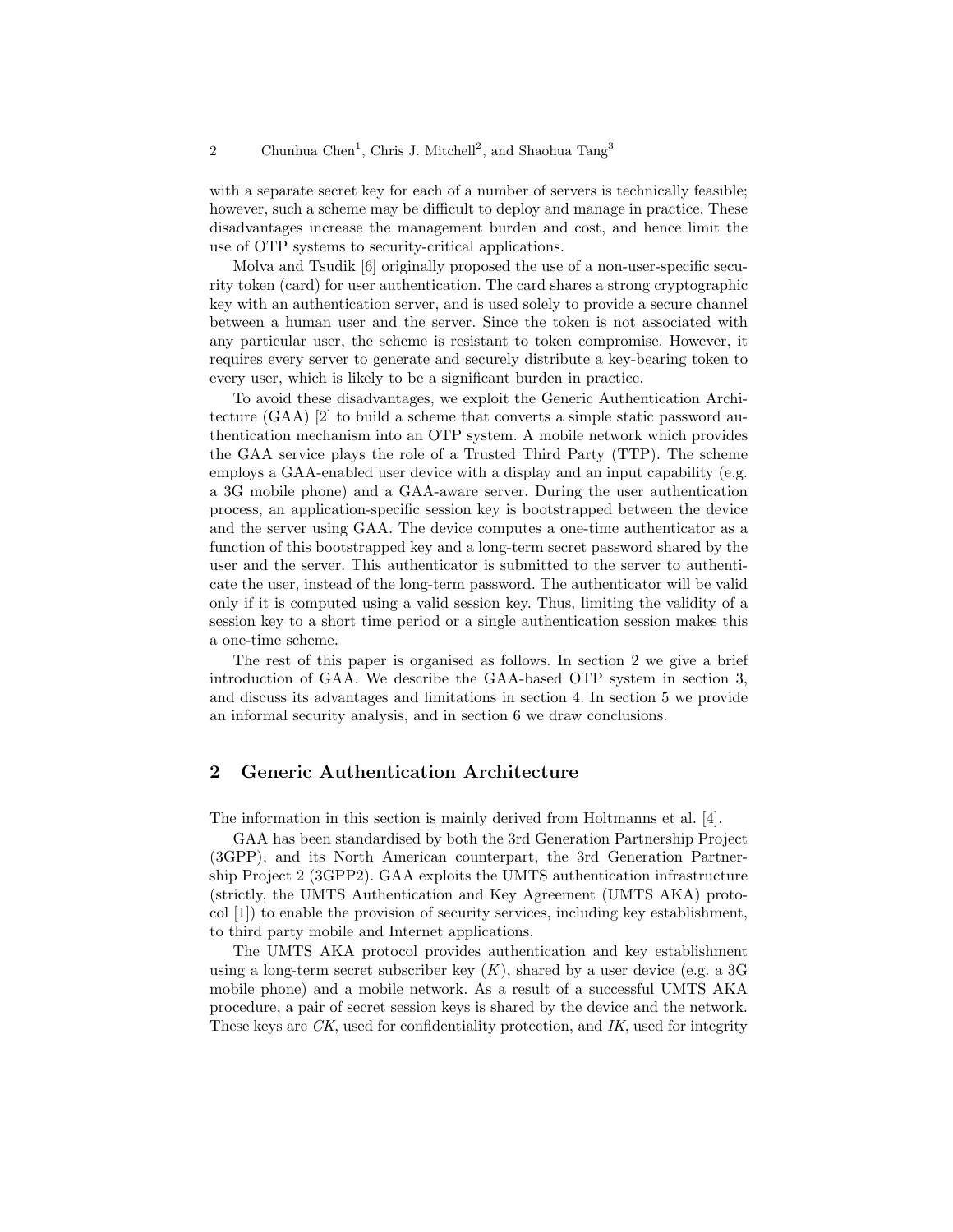protection. We note also that, in the UMTS AKA procedure, a random challenge (RAND) is sent by the mobile network to the user device.

GAA consists of two procedures, GAA bootstrapping and Use of bootstrapped keys. GAA bootstrapping, also known as the Generic Bootstrapping Architecture (GBA), is the process by which UMTS AKA is used to set up a GAA master session key  $(MK)$  between a GAA-enabled device and a network, where MK is the concatenation of  $IK$  and  $CK$ . The network also sends a transaction identifier  $B-TID<sup>1</sup>$  that can be used to identify MK and its lifetime to the GAA-enabled device. Both the GAA-enabled device and the network cache MK, the lifetime of  $MK$  and  $RAND^2$  for later use. The master session key  $MK$  is not bound to a particular application, and can only be used to derive application-specific session keys.

Use of bootstrapped keys is the procedure by which a GAA-enabled device employs the bootstrapped keys to secure its exchanges in an application protocol with a particular GAA-aware application server. Once the GAA-enabled device decides to engage in an application protocol with a particular GAA-aware server, it derives an application-specific session key  $(SK)$  from MK, as follows:

 $SK = KDF(MK, GBAvariant, RAND, IMPI, NAF-Id)^3$ 

where KDF is a key derivation function. The device starts the application protocol by sending a request containing B-TID. The server fetches the same SK, the lifetime of SK, and other relevant information from the corresponding mobile network by forwarding the received *B-TID* and its own identifier *NAF-Id.*<sup>4</sup> At this point, the device and the server share the same value of SK. It is important to note that SK is bound to a specific application protocol and a particular application server.

# 3 The GAA-based OTP Scheme

As discussed above, GAA builds on UMTS AKA to bootstrap applicationspecific session keys between GAA-enabled devices and GAA-aware servers, and which can be used to establish a secure authenticated channel. In this paper

 $\overline{1}$  B-TID is generated from the RAND value and the mobile network name.

 $^{2}$  Here and throughout  $RAND$  refers to the random challenge sent as part of UMTS AKA.

<sup>3</sup> GBAvariant indicates where to store the bootstrapped keys. In the normal GBA (GBA ME) case, the bootstrapped keys are stored in the mobile device, and not in the UMTS Subscriber Identity Module (USIM). The IP Multimedia Private Identifier (IMPI) is derived from the International Mobile Subscriber Identity (IMSI) [3]. NAF-Id consists of the Fully Qualified Domain Name (FQDN) of the intended server and the identifier of the application protocol.

<sup>4</sup> Normally the network has to authenticate that the requesting server is the genuine owner of FQDN, which forms a part of  $NAF-Id$ . In GAA, it is assumed that a secure authenticated channel between the server and the network has been set up by some means.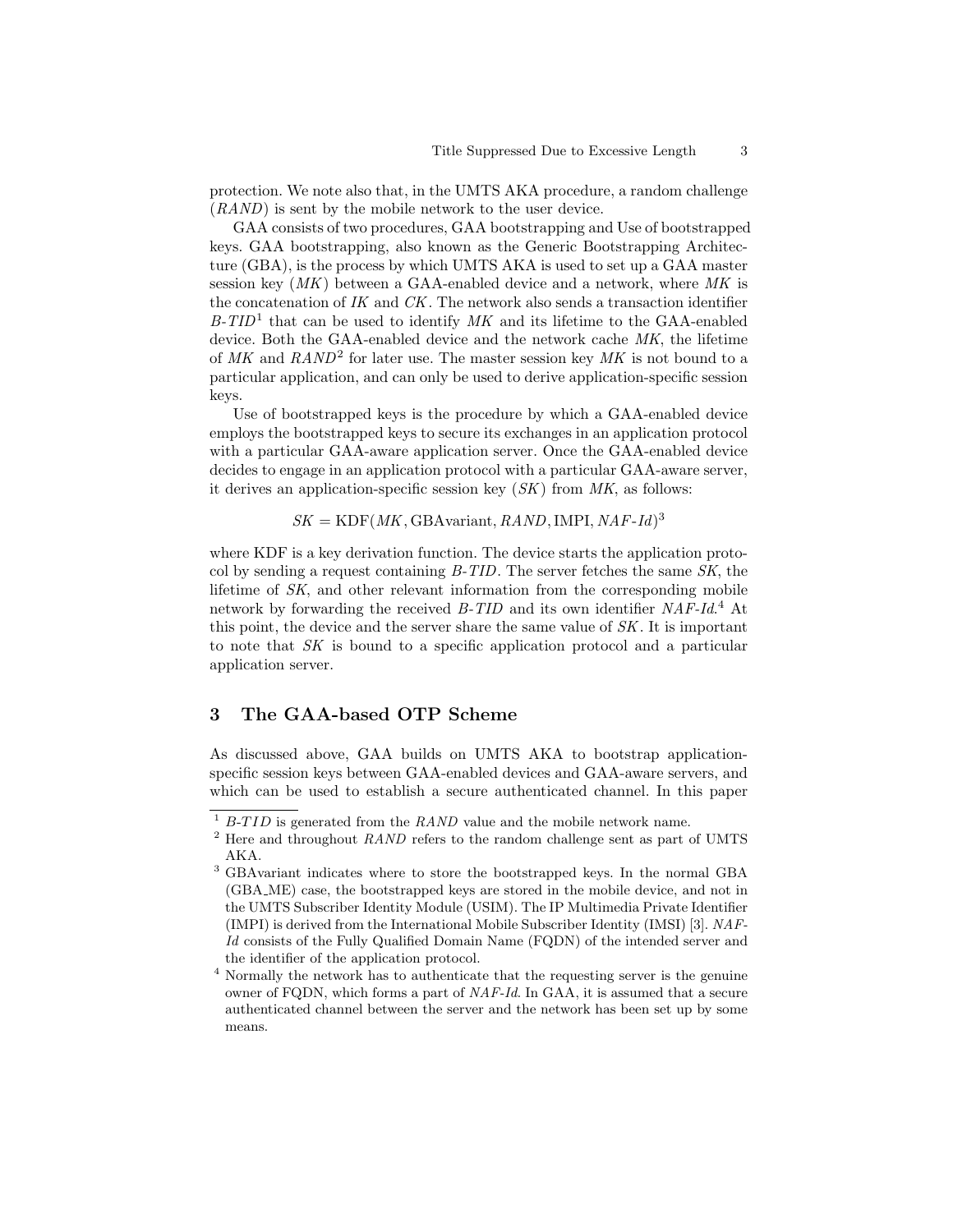we combine this secure authenticated channel with a long-term secret password shared by the user and the server to obtain an OTP scheme.

In the system, the following entities play a role:

- $-$  A user U.
- $-$  A client (e.g. a browser) C, used by U to access a GAA-aware server.
- $-$  A GAA-enabled user device T (e.g. a 3G mobile phone) with a display and an input capability. T must possess a means of communication with the client, e.g. as provided by a USB cable or a Bluetooth link. T must also be equipped with an application supporting the OTP service, which must be capable of accessing a GAA service.
- $A GAA$ -aware server S.
- A mobile network provider (TTP) that provides the GAA service.

These entities are equipped with a variety of parameters and cryptographic keys. U is equipped with an identifier *username* and a *password*  $(pw)$ , a weak secret shared with S. A long-term secret subscriber key  $(K)$  is shared by T (strictly its USIM) and its home mobile network provider as part of the subscription. We assume that  $S$  has the means to establish an secure authenticated channel (e.g. as provided by an SSL/TLS tunnel) with TTP as necessary to use GAA.

|      | 1. $T \leftrightarrow TTP : B\text{-}TID, MK, RAM$                                |
|------|-----------------------------------------------------------------------------------|
|      | : and the lifetime of MK $([T_{start}, T_{end}])$ .                               |
| 2T   | : derives a session key $SK$ .                                                    |
| 3. T | : computes $otp = f(SK, pw)$ and then                                             |
|      | : deletes $MK$ , $SK$ , and others values.                                        |
|      | 4. $U(C) \rightarrow S : B\text{-}TID$ , username, and otp.                       |
|      | 5. $S \leftrightarrow TTP : SK$ and the lifetime of SK $([T_{start}, T_{end}])$ . |
| 6. S | : $T_{current} \in [T_{start}, T_{end}]$ ?                                        |
|      | : if so, $S$ recomputes <i>otp</i> for authentication;                            |
|      | : if not, $S$ discards the request.                                               |

Figure 1: the OTP protocol

Figure 1 summarises the OTP protocol. We next give a more detailed description, referring to the step numbers given in the figure.

When U wishes to access S, U directs its client C to S. T triggers a GAA bootstrapping procedure with its home network (step 1). After successful execution of this process, the values B-TID, RAND, MK, and the lifetime of MK  $([T_{start}, T_{end}])$  are shared and cached by T and its home network. The client  $C$  also provides  $T$  with the FQDN of the intended server  $S$  and the identifier of the application protocol, and T uses them to construct NAF-Id. T derives a application-specific session key  $SK$  as (step 2):

 $SK = KDF(MK, GBAvariant, RAND, IMPI, NAF-Id).$ 

Note that  $SK$  is not specific to U, and cannot be used to authenticate U to S. However, SK is specific to S.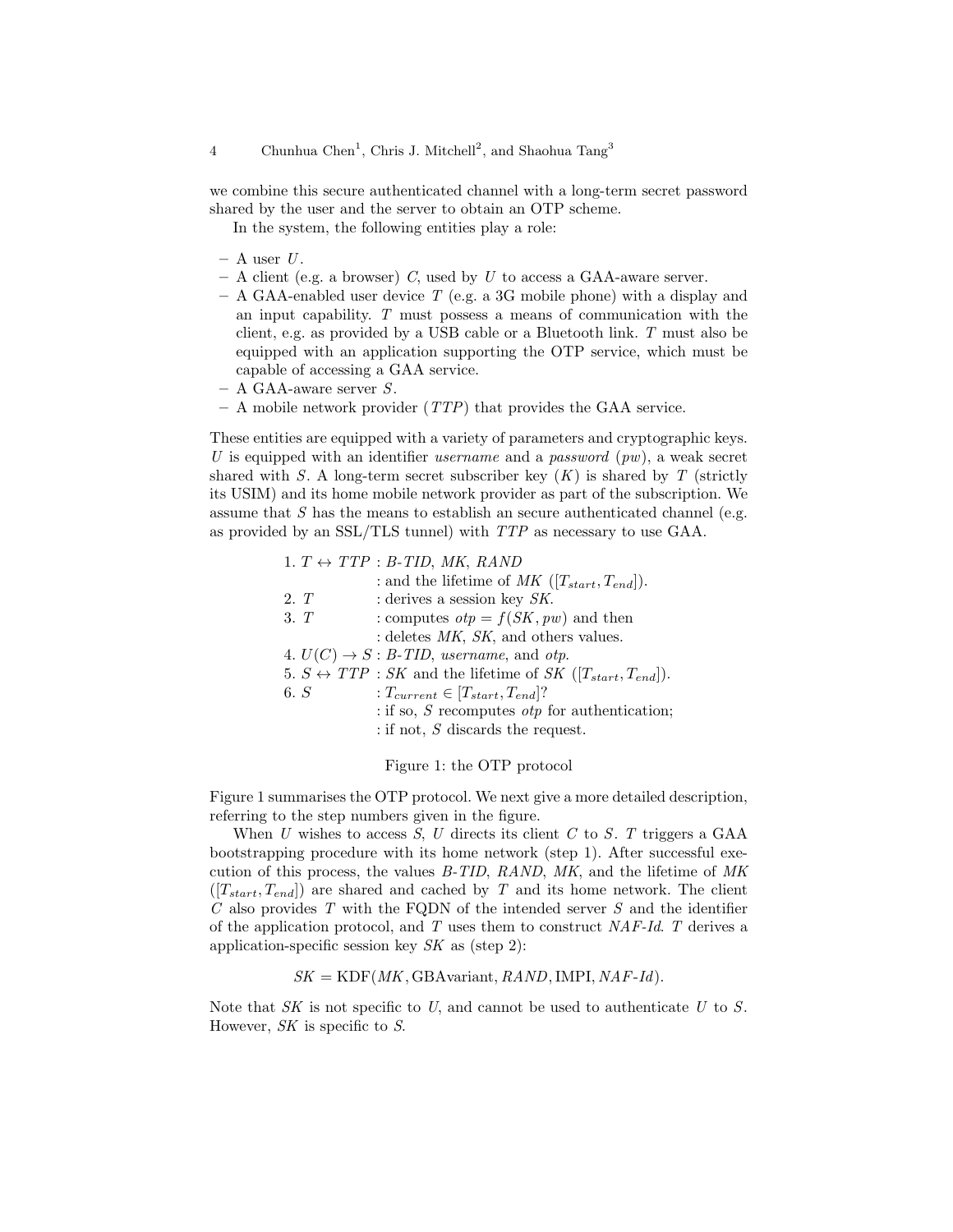After derivation of SK, T uses U's password  $pw$  (which must be input by U at some point) to compute an authenticator *otp* as a function f of SK and  $pw$ (step 3), i.e.

$$
otp = f(SK, pw).
$$

The function  $f$  can be implemented in many ways. One possibility is to instantiate f using HMAC [5] based on a suitable cryptographic hash function. That is, otp could be computed as:

$$
otp = \text{HMAC}_{SK}(pw).
$$

After computation of *otp*, T deletes MK, SK, pw and other relevant parameters.

The server authenticates the user  $U$  by asking him or her to submit the values username, B-TID, and otp over the channel between the client and the server (step 4). Note that the user is not required to enter these values into the client, since they can be transferred electronically from  $T$  to  $C$ . To verify the received  $otp$ , S forwards the received B-TID and its own identifier NAF-Id to T's home network and receives back the same  $SK$  as available to  $T$ , the lifetime of  $SK$ , and other relevant information using the GAA bootstrapping key usage procedure (step 5). As discussed previously, otp is valid only if it is computed using a valid session key SK. The scheme requires that SK has a short validity period, and its lifetime must be set to be the same as for MK, that is  $[T_{start}, T_{end}]$ . Before recomputing  $otp$ , S must check whether or not SK is valid. This is achieved by checking whether or not the current system time of  $S$  (i.e.  $T_{current}$ ) is within the period  $[T_{start}, T_{end}]$ . If not, SK is invalid and U will be rejected; otherwise, S can now use the received  $SK$  to recompute  $otp$  for verification. If the computed  $otp$ and the *otp* submitted by U match, U will be granted access (step 6). Note that we assume that the system time of the network and the server are synchronised with each other. Thus, if the lifetime of  $SK$  is chosen to be sufficiently short then the scheme gains the one-time property.

We observe that we can also arrange for  $otp$  to be valid for only one authentication session. To achieve this,  $S$  must check whether or not the received  $B-TID$ has been used previously. If not, the corresponding SK is valid. Note that this requires  $S$  to cache all the  $B$ -TID values it encounters.

#### 4 Advantages and Limitations

Unlike previously proposed OTP schemes, the system does not require an initialisation process. That is, the GAA-enabled mobile device is neither user nor server specific, and can be used in the protocol with no registration or configuration (except for the installation of the necessary application software). This approach thus fits well to the multi-institution scenario. The system enables server-specific session keys to be generated using a single GAA-enabled device, where each such key can be used to help authenticate a user to the appropriate GAA-aware server. The GAA-enabled device thus acts as a non-institution-specific authentication token.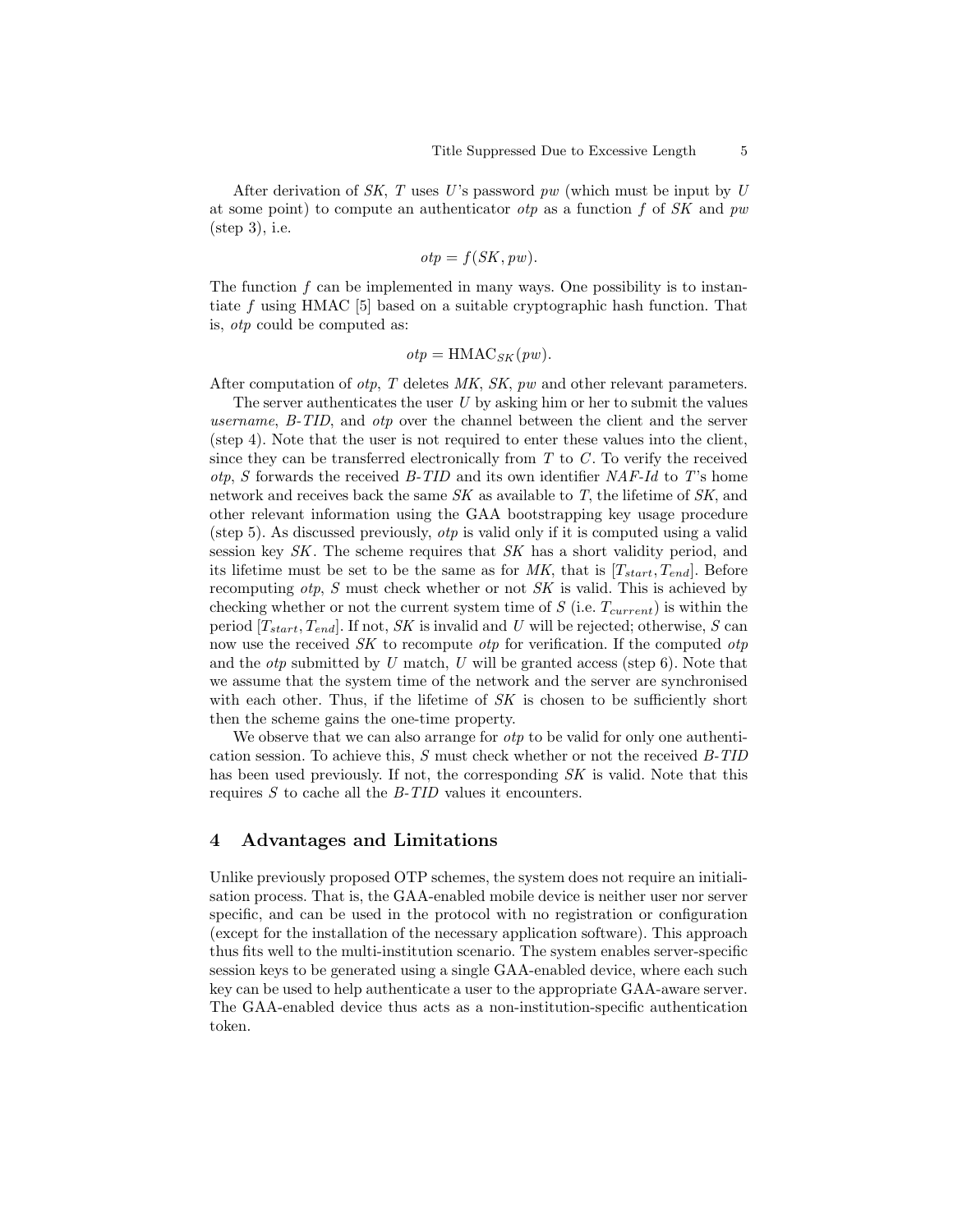6 Chunhua Chen<sup>1</sup>, Chris J. Mitchell<sup>2</sup>, and Shaohua Tang<sup>3</sup>

To implement the scheme, the user only needs a GAA-enabled device with a display and an input capability. This could be a 3G mobile phone with a valid subscription, and there are a very large number of subscription holders across the world. The approach thus has good scalability. Moreover, since a GAA bootstrapped session key is used in the computation of the authenticator, there is no need to generate and securely distribute a key-bearing token to every user. The scheme can be implemented and deployed as a standard GAA-based OTP system to enable the provision of ubiquitous and on-demand one-time password services.

However, in deciding whether to use this one-time password service, the server S must trust the mobile network provider not to compromise its long-term password by intercepting client-server communications and performing a brute force search (see also section 5). Such a trust relationship could be supported by a contractual agreement.

Finally, use of the scheme will incur the cost of using the GAA service. However, challenge-based and counter-based OTP schemes can be devised which reduce the use of GAA. In such a scheme, the GAA bootstrapped session keys are used for multiple login sessions, and hence, GAA bootstrapping is not needed for every login attempt. These schemes are more efficient and cost-effective, but require the management of GAA bootstrapped session keys.

# 5 Informal Security Analysis

The GAA-enabled user device must be trusted by the user, since it has access to the user's long-term password. We also assume that the information within the user device is protected against attack by an untrustworthy or compromised client platform. As discussed in Holtmanns et al. [4], it is an implicit assumption in any application of GAA that learning the subscriber key and/or MK by attacking UMTS AKA is not possible. Another assumption is that a secure authenticated channel between the server and the network has been set up by some means, which implies that the network has the means to authenticate the requester against the FQDN. As a result, an adversary can neither obtain SK by monitoring the link between S and TTP nor request the SK intended for S from TTP, since the adversary cannot claim ownership of the FQDN for this SK.

However, even if an the machine hosting the client C has been compromised, e.g. via installation of a keylogger, an adversary cannot re-use a captured otp, or use it to obtain the user's long term password. Re-use is prevented by the fact that, as stated in section 3, otp is only valid for a short time period. Also, otp is computed using a keyed one way hash function with a strong cryptographic key (the GAA bootstrapped session key); it is thus infeasible to retrieve  $pw$  from otp without knowing this session key. That is, A cannot succeed in an off-line dictionary attack against pw without knowing the corresponding SK or MK (using MK, A can derive  $SK$ ).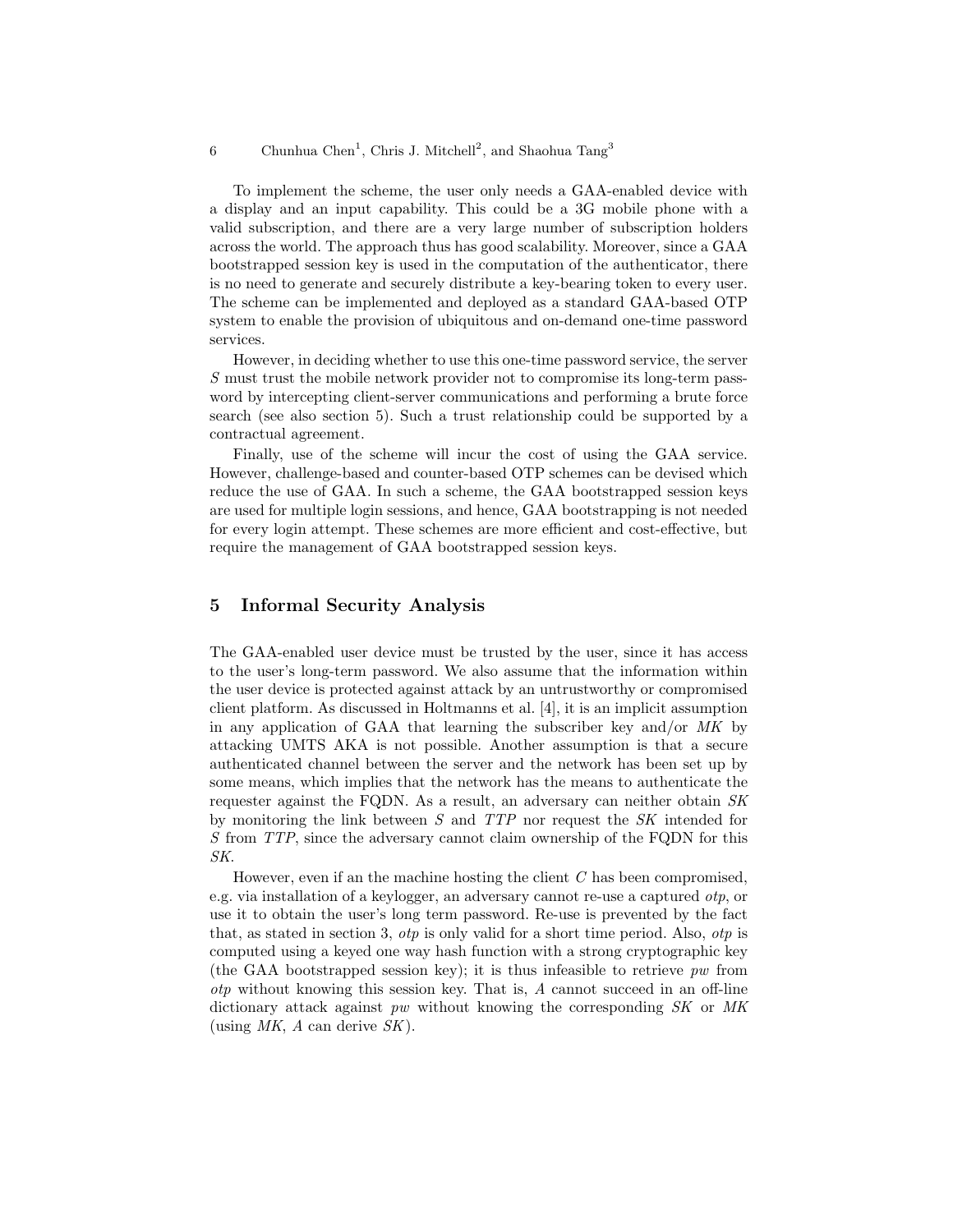The best strategy for A is to mount an on-line dictionary attack against pw. In such an attack, A guesses  $pw$  and uses a GAA-enabled phone to engage in the protocol (masquerading as the user) to test whether this single guess is correct or not. However, to defeat such an attack, S can choose to lock out a user after a fixed number of failed authentication attempts.

It is very important to note that TTP possesses the GAA bootstrapped session keys and must be trusted since, if it intercepts the authenticator, it could perform a dictionary attack to find the user's long-term password.

Note that the GAA bootstrapping keys and the user password should be deleted from the mobile device after the computation of otp. Moreover, one-time passwords are consumed on demand, and thus the only secret that needs to be securely managed is the user's long-term password, which is known only by the user and the server.

## 6 Conclusions

We have proposed a scheme that converts a password authentication mechanism to a one-time password system using GAA. Most importantly, the GAA-enabled device is neither user nor server specific, and can be used in the protocol with no registration or configuration. An informal analysis shows that the scheme is effective, secure, scalable and fits well to the multi-institution scenario. Hence, the scheme can be implemented and deployed as a standard GAA-based OTP system to enable the provision of ubiquitous and on-demand one-time password services.

We conclude by observing that the role of the GAA infrastructure in the novel scheme could be replaced by any other pre-existing security infrastructure (e.g. a Trusted Platform, in which Trusted Platform Module uses its certified public key pair), as long as the security infrastructure service provider is trusted not to compromise individual user passwords.

# References

- 1. 3rd Generation Partnership Project (3GPP). 3G Security: Access Secure for IPbased Services, Version 9.3.0, 2009.
- 2. 3rd Generation Partnership Project (3GPP). 3rd Generation Partnership Project, Technical Specification Group Services and Systems Aspects, Generic Authentication Architecture (GAA), Generic Bootstrapping Architecture, Version 9.2.0, 2009.
- 3. 3rd Generation Partnership Project (3GPP). Numbering, Addressing and Identification, Version 9.2.0, 2009.
- 4. S. Holtmanns, V. Niemi, P. Ginzboorg, P. Laitinen, and N. Asokan. Cellular Authentication for Mobile and Internet Services. John Wiley and Sons, hardcover edition, December 2008.
- 5. H. Krawczyk, M. Bellare, and R. Canetti. HMAC: Keyed-Hashing for Message Authentication. RFC 2104 (Informational), February 1997.
- 6. R. Molva and G. Tsudik. Authentication method with impersonal token cards. In Proceedings of the 1993 IEEE Symposium on Security and Privacy, pages 56–65, Oakland, California, USA, 1993. IEEE Computer Society.